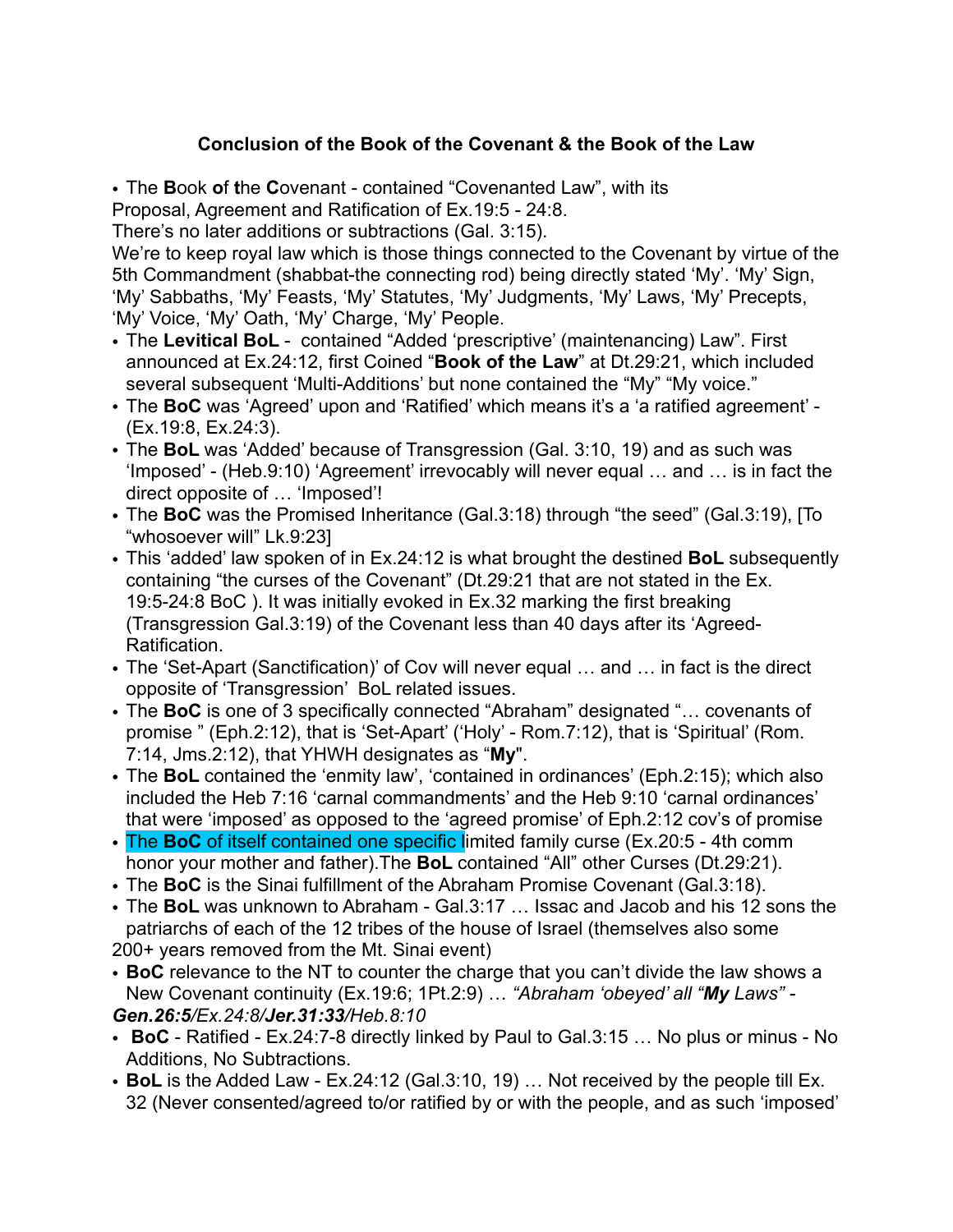Heb.9:10) that Includes Multi-later Additions found in Exodus 25 and on, Leviticus, Numbers and Deuteronomy.

- **BoC**  'Nomos pistis/Torah of faith' as 'Principal law' agreed to.…
- **BoL** 'ergon nomos/BoL of works' as 'prescriptive law' …imposed
- BoC Everything 'In' the Ark Ex.25:16/Deut.9:10 /Heb.9:4 ... was Set-apart to YHWH … (**Dt.4:13** "perform"<`*asah*> defined includes **Feasts** Ex.20:8/23:14-16)
- Everything **BoL** 'By' the Ark As 'witness' against us not a promise to, or for us. (Duet.31:26/Col.2:14)
- **BoL** Man's "handwriting of ordinances" Dt.31:26/Col.2:14 (Note was not voice spoken or finger of "YHWH" written)
- **BoC** "Covenants of Promise" Eph.2:12, 19
- **BoL** "witness against" Dt.31:26/Col.2:14
- **BoL** "Nailed" taken out of the way Col.2:14
- **BoL** 'Reconciled-abolished enmity law' Eph.2:15-16
- **BoC**  Commandments contained in Covenant
- **BoL …**'commandments contained in ordinances' at **'**enmity**'** Eph.2:15 **'**enmity**'** is in Direct Contrast to Eph. 2:12 "Promise"
- "Depart you who practice lawlessness" Mt.7:23 What Law? "My Law" … Gen.26:5 Ex.24:8, Jer.31:31 and Heb.8:10 …Covenant Law!
- Did Yeshua ever out of the **Levitical Book of the Law** sacrifice for His sin? NO! Why? Because "Sin" ... is the transgression/rebellion of 'Covenant' Law ... (1 John. 3:4).
- Yeshua walked sinless in Covenant; we are to "walk as He walked" and not sin! 1Jn. 2:3-6
- 'The offense of Rm.5:20 is a ..'lapse' of what? … Covenant! ('Sins' Col.2:13)
- **BoC** served as the the Marriage Covenant Jer.31:31-33/Lk.22:20 if we're the Bride of the Lamb (Rev.19:7) then by what Covenant? …… the 'New Covenant' … the new Katubah Marriage Covenant.
- Yeshua replaced…**BoL**  (prescriptive law that atoned for Covenant breaking NOT the reverse) because Neither Righteousness nor Marriage comes by the Levitcal law (Heb7:11).
- The Sinai **BoC** and the Calvary New Covenant are basically the same 'Katubah-Marriage' (Jer.31:32)
- Abraham Promised/Received Covenants … (Eph.2:12) … the direct answer to the Gen.15 'Covenant cutting' and the Gen.12 YHWH of Himself given '**oath**'
- Yeshua is our 'Goel' Kinsman Redeemer/Reconciler Only to Legally Redeem Kin thru Marriage Family Covenant. Look at all the New Testament 'Family' terms 'Bride, Son, Heir, Adopted, Child, Brother, Father, etc.' (Gal.4:7)
- **BoL -**'Tutor' till Messiah (Christ/Kinsman Redeemer) Gal.3:23-24. This tutor law is one in the same as the Gal.3:1 and Gal.3:10,19.
- Gal Hagar and Sarah…the 2 Covenants …one of 'the free" (Jms.2:12) which is 'above' of 'promise' and is 'spiritual' the other is of the bond, slave, flesh "cast out" Gal. 4:30 ("imposed", "carnal" - Heb.9:10)
- **BoC**  Purpose to foster Free-will, Heart-felt, in the image of YHWH Family Relationship … (Covenant)Fidelity (Gal.4:1-5).
- **BoL**  Enforced Fidelity "slave" Gal.4:24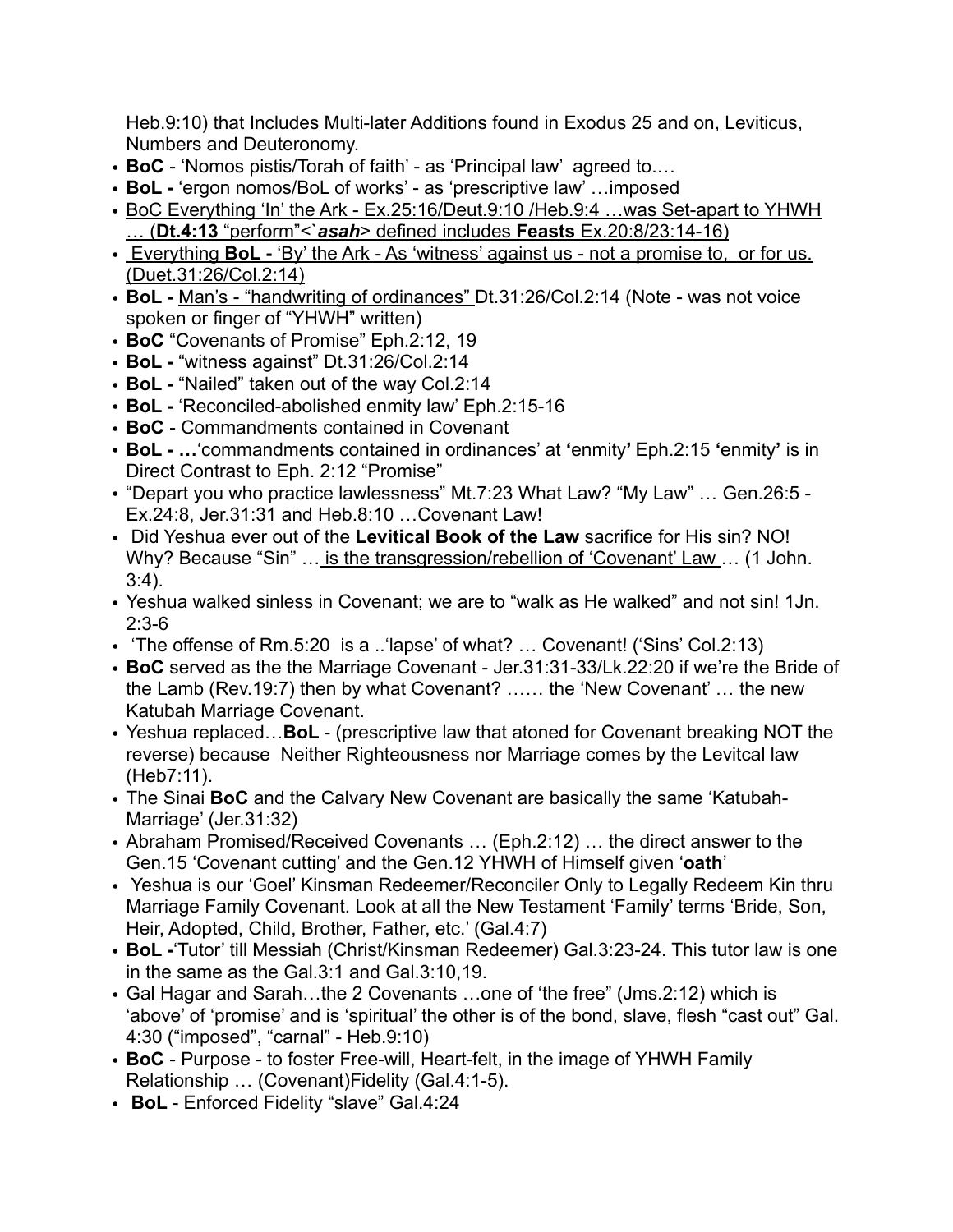• "that which **remains** (Not replaces) is more Glorious" 2Cor.3:11 …What Remains? Among other considerations is the Covenant 'My Law' of Gen.26:5 contained in both the …**Abrahamic**, **BoC** and Calvary New Covenant (Jer.31:31-33/Heb.8:8-10).

• **BoL -** 2Cr.3:9 'ministry of condemnation' .. Condemning what? … Sin i.e. Covenant Breaking/Infidelity!

- 'And they overcame [Satan] by the blood of the Lamb and by the word of their testimony (Covenant)' Rev.12:11 … Remember: "the blood of the Lamb" is also the 'ratifying' Blood of the New Covenant (Heb10:29).
- Yeshua's 'Blood Atonement' is the prescriptive **BoL** 'Blood-covering' replacement… (that atoned for Covenant breaking that supported Covenant NOT the reverse) Heb. 7:12
- Rev.14:12 'Here is the patience of the saints: here are they that **keep** the commandments of YHWH, and the **faith** of Yeshua' **BoC**…&…New **C**ovenant-Commandments (**Dt.4:13**/Mt.19:17/Rev.22:14 .."perform"

<`asah> - includes Feasts … **Faith** <pistis> **Fidelity …** as in Marriage Covenant Fidelity.

• Heb.8:6 'He (Yeshua) is the mediator of a better covenant, which was … established upon better

promises'.

- The Abraham, Sinai and Calvary Covenants are ALL Melchizedec Priesthood **Covenants**
- Heb 7:11…*"If therefore perfection were by the Levitical priesthood"* (Ex. 40:13-15), *… "for under it the people received the law," …* !! Clearly 'the law' Ex. 24:12 was 'received' AFTER the Book of the Covenant's Ratification of Ex.24:8 … '&' … Abraham's Covenant of Gen.15 … Clearly 'the Levitical law and its Priesthood' were formally installed at Ex.40 after the BoC was formally ratified at Ex.24 … Clearly 'the BoL law' was 'Reconciled' Eph.2:16 … At the point of the Crucifixion that 'Blood Ratified' the New Covenant Lk.22/Heb.8 (Note: the 'Melchizedek/ Melchisedec' language of the book of Hebrews, Chapters 5, 6&7).

Please understand that the Bible makes it clear that the sacrifices were not part of the original BoC that YHWH wanted obeyed and that the Levitical sacrifices were added because of the sin of the Golden Calf.

*Jer 7:22 For I did not speak to your fathers, or command them in the day that I brought them out of the land of Egypt, concerning burnt offerings or sacrifices. 23 But this is what I commanded them, saying, 'Obey My voice, and I will be your God, and you shall be My people. And walk in all the ways that I have commanded you, that it may be well with you.'* 

*24 "Yet they did not obey or incline their ear, but followed the counsels and the dictates of their evil hearts, and went backward and not forward.*